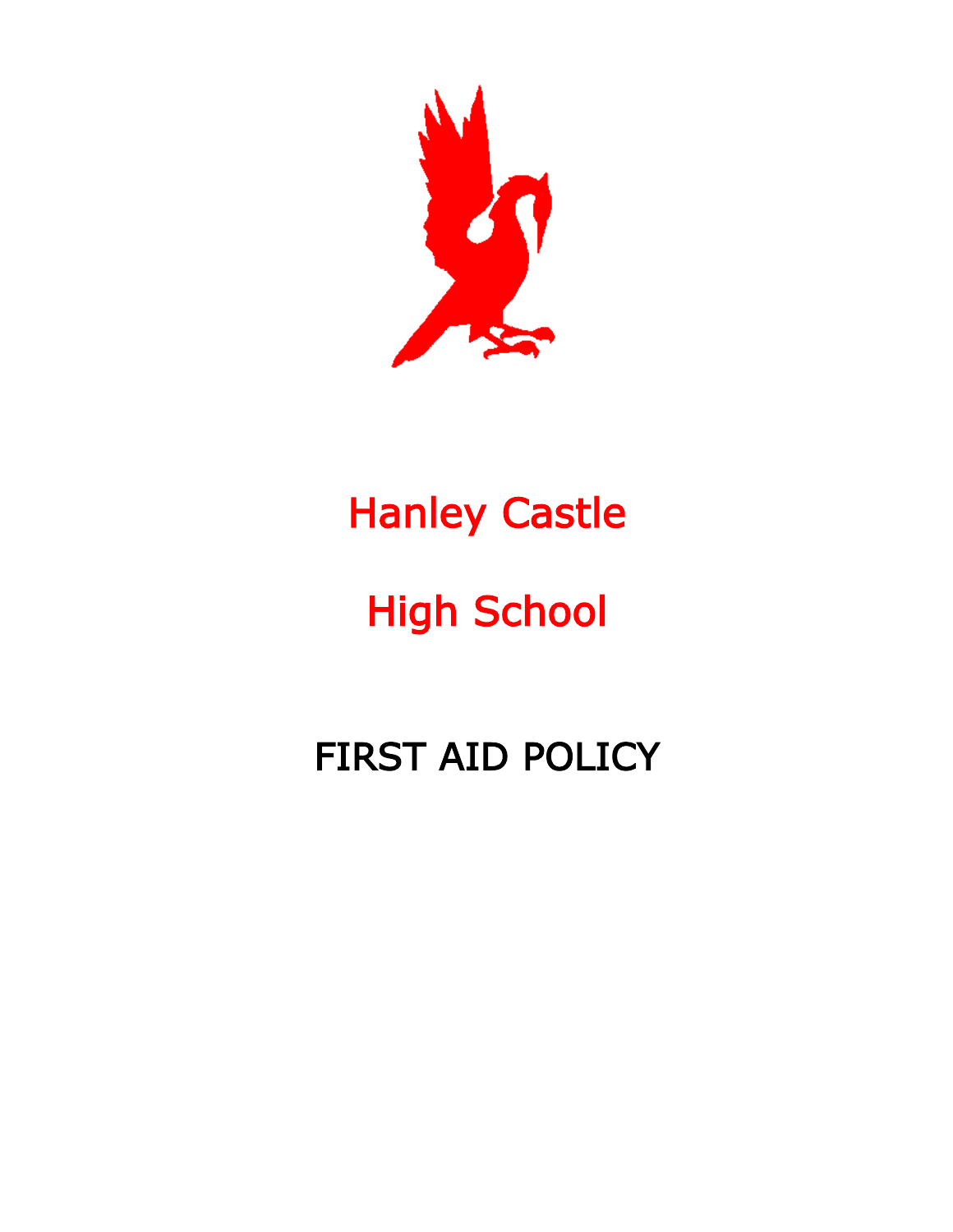y

## First Aid Policy

#### INTRODUCTION

1. Under the School's Health & Safety Policy, the Governors of Hanley Castle High School recognise their responsibility, as far as is reasonably practicable, to provide a safe and healthy working environment for all students, staff and visitors. This policy details the arrangements for provision of First Aid and the administration of medication as part of the overall remit covered in the Health & Safety Policy.

#### AIMS

- 2. The aims of this First Aid Policy are to:
	- a. Provide effective First Aid cover and safe and appropriate treatment for students, staff and visitors
	- b. To ensure the appropriate control of medication and any necessary administration of medicines
	- c. To ensure the necessary recording and reporting of injuries
	- d. To ensure that all staff are aware of First Aid procedures and their responsibilities, including when off site on school trips

#### RESPONSIBILITIES

- 3. The Deputy Head (Student Support) is responsible overall to the Headteacher for this policy and its application. The Business & Finance Director is responsible for the provision of First Aid facilities and advice on compliance with Health & Safety or other statutory regulations. The School Nurse (who is only occasionally in attendance at the School) is responsible for advice on medical education, vaccination programmes and general medical queries.
- 4. The School Office Manager is nominated as the Senior First Aider and together with the Reception Team has delegated responsibility for:
	- a. The maintenance of the School First Aid Room and First Aid facilities, including suitably stocked First Aid Kits
	- b. The normal provision of First Aid to students, staff and visitors from the School Office/First Aid Room, or when requested to provide assistance elsewhere within the School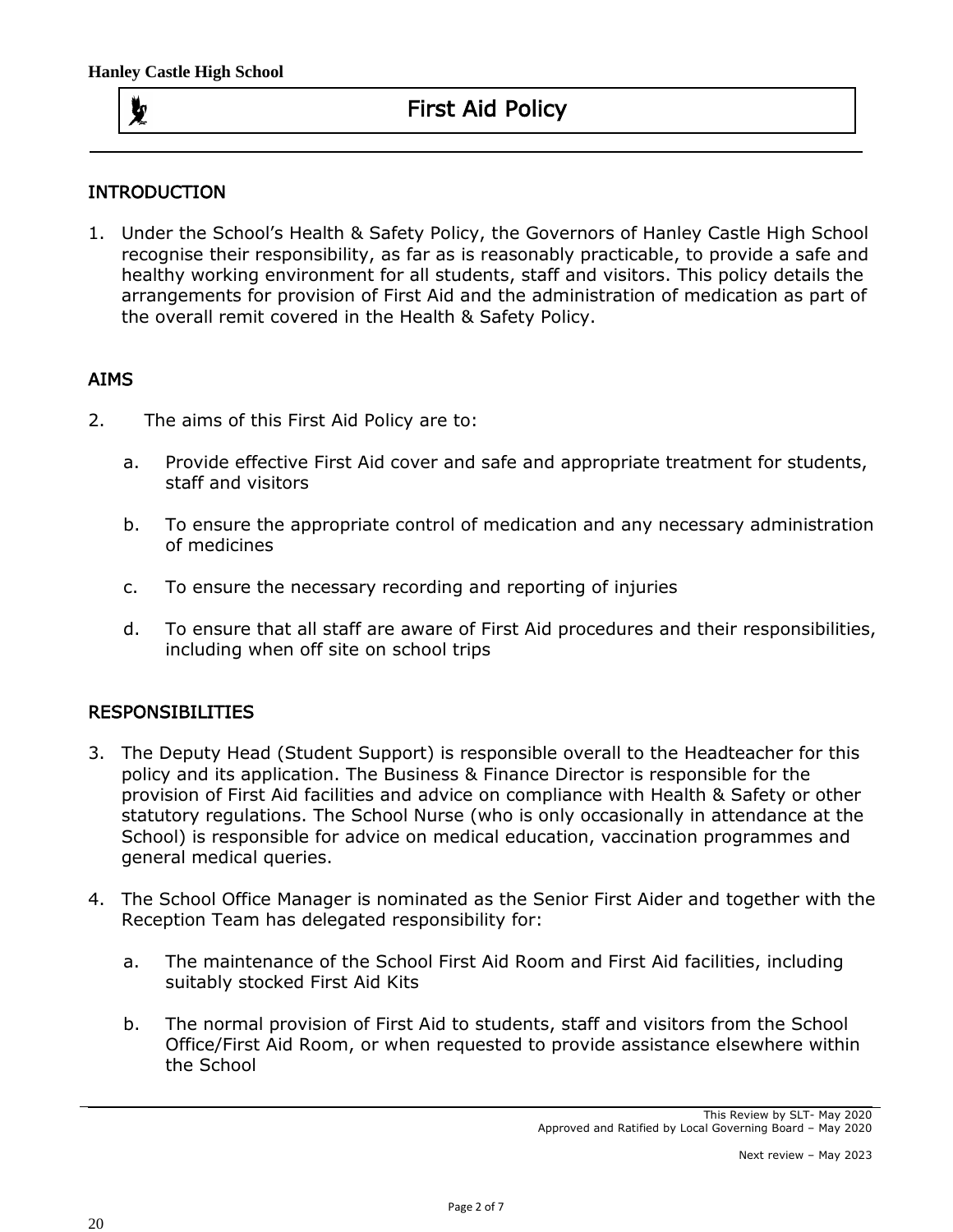ķ

- c. Requesting secondary medical support, normally by calling for an ambulance, when appropriate
- d. Notifying parents (or relatives of staff or visitors) of injured or ill persons, in consultation with Key Stage staff when appropriate
- e. Control of the Medicines Safe and the administration of medicines to students, where these have been prescribed to be taken during the school day and with the pre-written consent of the parent (where 'parent' is used throughout this policy, it should be deemed to include guardian or carer, if alternatively appropriate)
- f. Informing parents when prescribed medicines held by the School are "out of date" and it is necessary for the parent to dispose of these and provide "in date" replacements
- g. Informing staff, usually at the beginning of each academic year and updated as necessary, of any students who are diabetic, insulin dependent, epileptic prone, Epi-pen users, asthmatic or seriously allergic, or have any other condition which may require specific treatment
- h. Recording of all First Aid treatment, and reporting when necessary, including the completion of Accident Reports where appropriate and the notification of relevant authorities where required
- i. The maintenance of the list of current First Aid trained staff and arranging training as appropriate for First Aid at Work and Appointed Person qualifications
- j. Arranging vaccination sessions in consultation with the School Nurse
- k. Reporting any concerns or problems over the provision of First Aid, the adequacy of facilities or the administration of medicines to the Deputy Head (Student Support), the Business and Finance Director, or School Nurse as appropriate.
- 5. When any accidental injury or medical emergency occurs, the first trained First Aider to arrive at the location is responsible for taking control of the situation, ensuring the immediate safety and comfort of those involved, summoning assistance as appropriate, removing any bystanders and providing treatment as appropriate.
- 6. Other than the administration of an Epi-pen in accordance with previous training, staff who have not been First Aid trained should normally restrict any action to securing the immediate safety of anybody injured or seriously ill and urgently summon a First Aid trained person. Immediate action may include the stemming of serious blood loss with clean material applied to a wound, the immediate irrigation with clean water of eyes

Next review – May 2023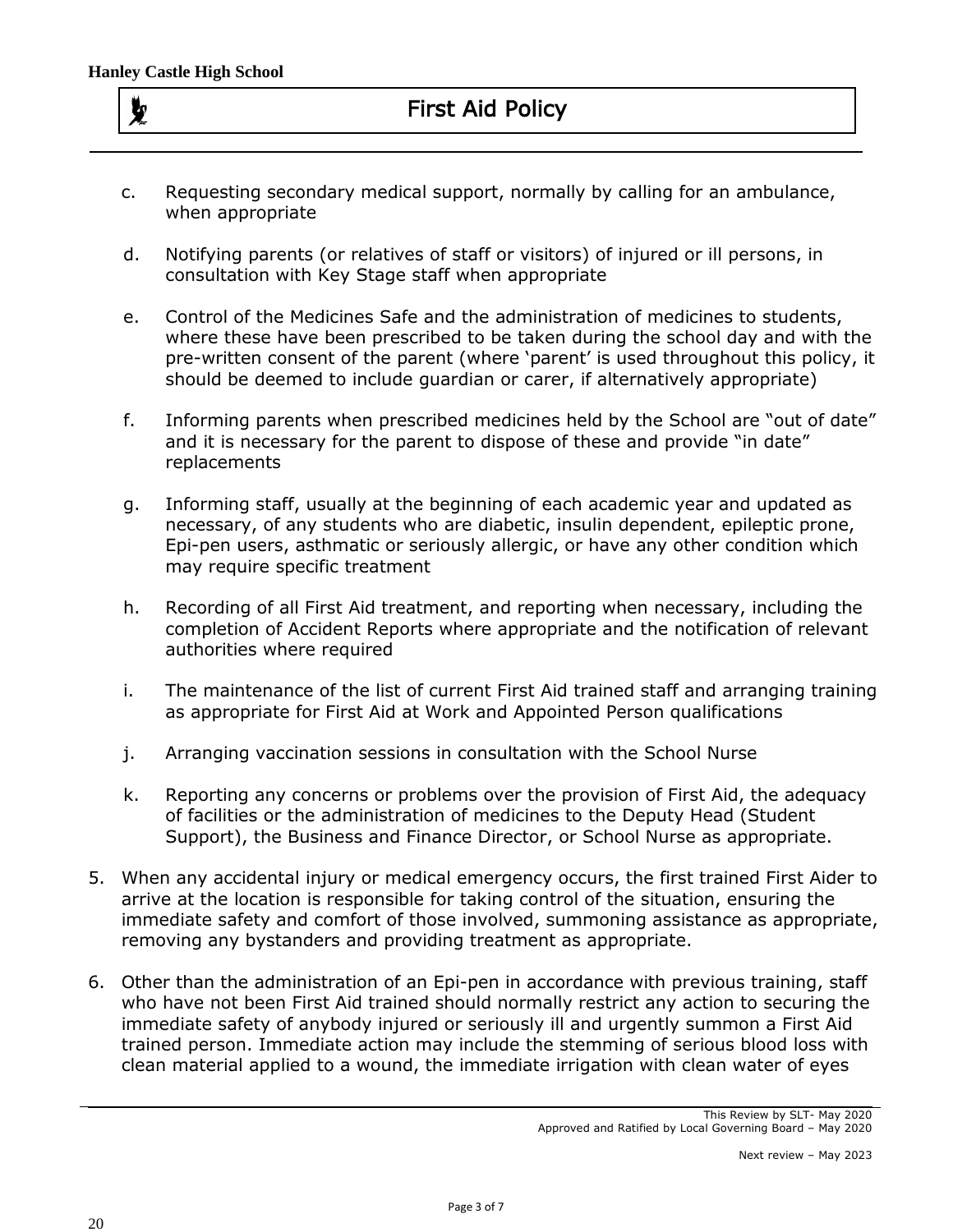## First Aid Policy

that have been splashed by chemicals and the immediate cooling of burns with clean cold water. If in doubt about the nearest trained person, the School Office should be informed by the fastest possible means.

#### PROCEDURES

y

- 7. The first trained First Aider to be faced by a particular requirement or incident must take charge of the situation and act in accordance with their training. They remain responsible for those in their charge until they specifically pass responsibility on to another trained individual or a medical professional. Where possible individuals may be taken or sent to the School First Aid Room for further treatment or recuperation, but if not ambulance staff will be requested to go to the location of the patients.
- 8. If a First Aider summons an ambulance direct, they must notify the School Office as soon as possible. The School Office will then liaise with the Emergency Services as appropriate to direct them to the incident location and also contact parents and Key Stage staff as appropriate. Normally, however, the decision to summon an ambulance will be made by the Senior First Aider in the School Office, in consultation with medical services where necessary.
- 9. When an ambulance attends and decides to evacuate a student to hospital, ideally the student should be accompanied (probably in a separate vehicle) by a parent. If it has not been possible to contact a parent, and depending on the age and severity of medical situation, it may be necessary for a member of staff to travel to the hospital to support the student until a parent arrives – the decision on this will normally be taken by the Headteacher or Deputy Head (Student Support).
- 10. Where ambulance transport is not justified, but it is deemed necessary for a pupil to go to a hospital or medical centre for minor injury treatment or checks, transport should normally be provided by a parent. If this is not possible within a reasonable timeframe, then the Headteacher or Deputy Head (Student Support) may decide it is necessary for the School to arrange suitable transport.
- 11. In the case of minor injuries or a student feeling unwell, staff should take or send the student to the School Office, or during break or lunchtime the student themselves should report to the School Office, not to Key Stage Office. If a student does go to the Key Stage Office first, they should be sent immediately to the School Office. The First Aid staff in the School Office will decide on the treatment and whether it is necessary or appropriate to contact parents, and then inform the Key Stage Office.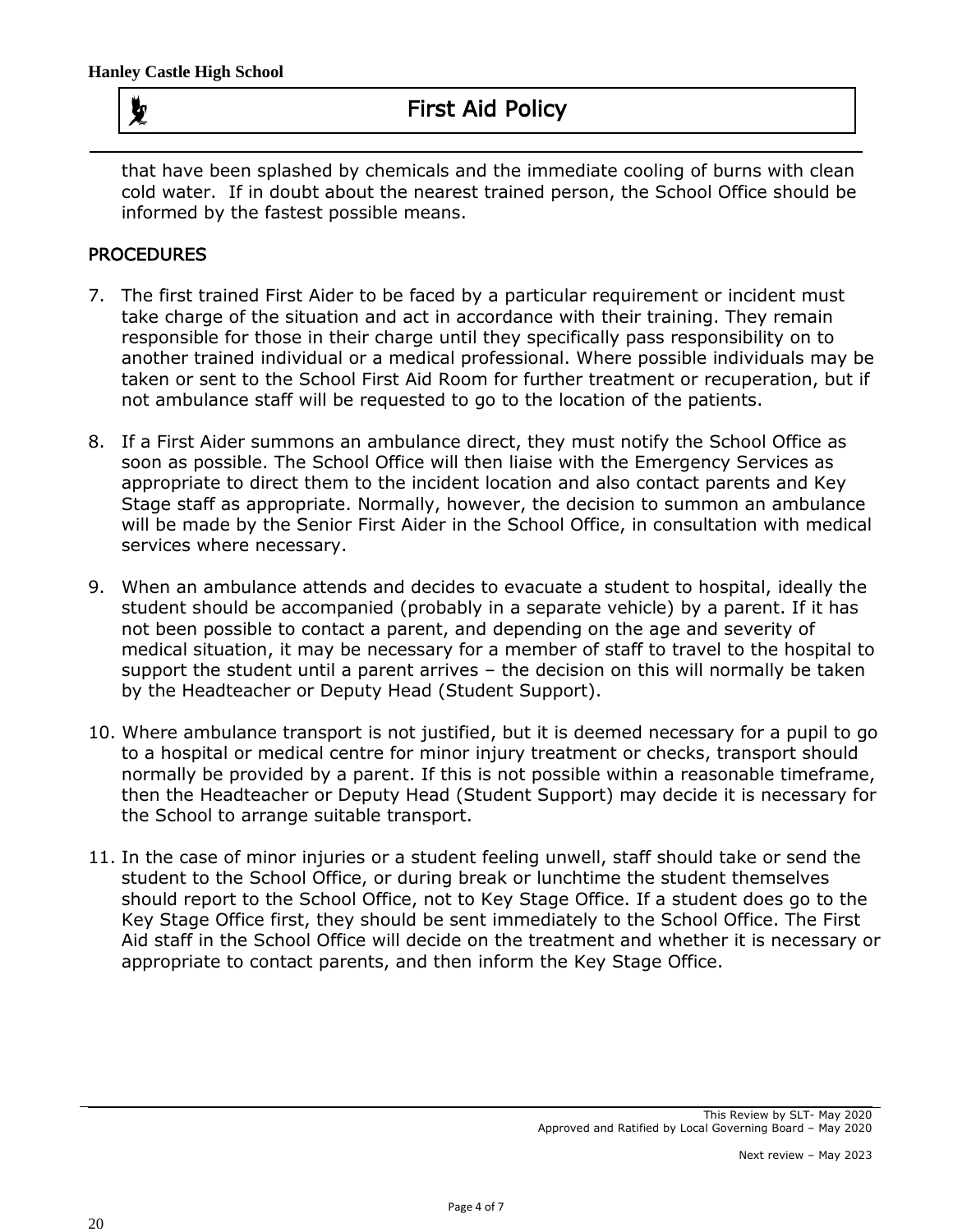y

## First Aid Policy

#### FIRST AID FACILITIES

- 12. The First Aid Room is located off the Main Office/Reception and provides a quiet area for ill or injured persons to be treated and recuperate, or to await further attention, under the watchful eye of the First Aid trained School Office staff. A First Aid Kit and some additional basic medical supplies, eg ice packs and bandages, are available in the Office and a toilet is available close by. Spare First Aid Kits are available for school trips.
- 13. In addition, First Aid Kits are located elsewhere in the School as follows:
	- a. Science
	- b. Technology
	- c. Languages Block
	- d. Sports Hall
	- e. PE
	- f. Sixth Form Office
	- g. School Minibus
- 14. A list of First Aid Trained personnel normally located in the vicinity of a static kit is displayed alongside that First Aid Kit. The full list of First Aid Trained persons is maintained by the Senior First Aider and displayed in the School Office. The Senior First Aider is to monitor this list to ensure that individuals' training is updated before expiry and at least 4 persons are qualified to First Aid at Work level and at least 8 to Appointed Person level. The Senior First Aider is also responsible for regularly checking and where necessary replenishing the contents of all First Aid Kits.

#### SCHOOL TRIPS AND AWAY SPORTS FIXTURES

15. First Aid requirements are considered as part of the risk assessment for all trips and away sports fixtures. A First Aid Kit should always be taken and on away sports fixtures an Appointed Person should accompany students. Particular care must be taken on residential trips to ensure that the needs of students with known medical conditions and prescribed medicines can be adequately covered at all times.

#### HYGIENE AND INFECTION CONTROL

16. All staff should take precautions to avoid infection and must follow basic hygiene procedures. Single use disposable gloves are available and should be used when appropriate. First Aid Kits are generally located near to hand washing facilities. 'Soil Packs' for Sick/Blood are disposed of in the dedicated bins provided.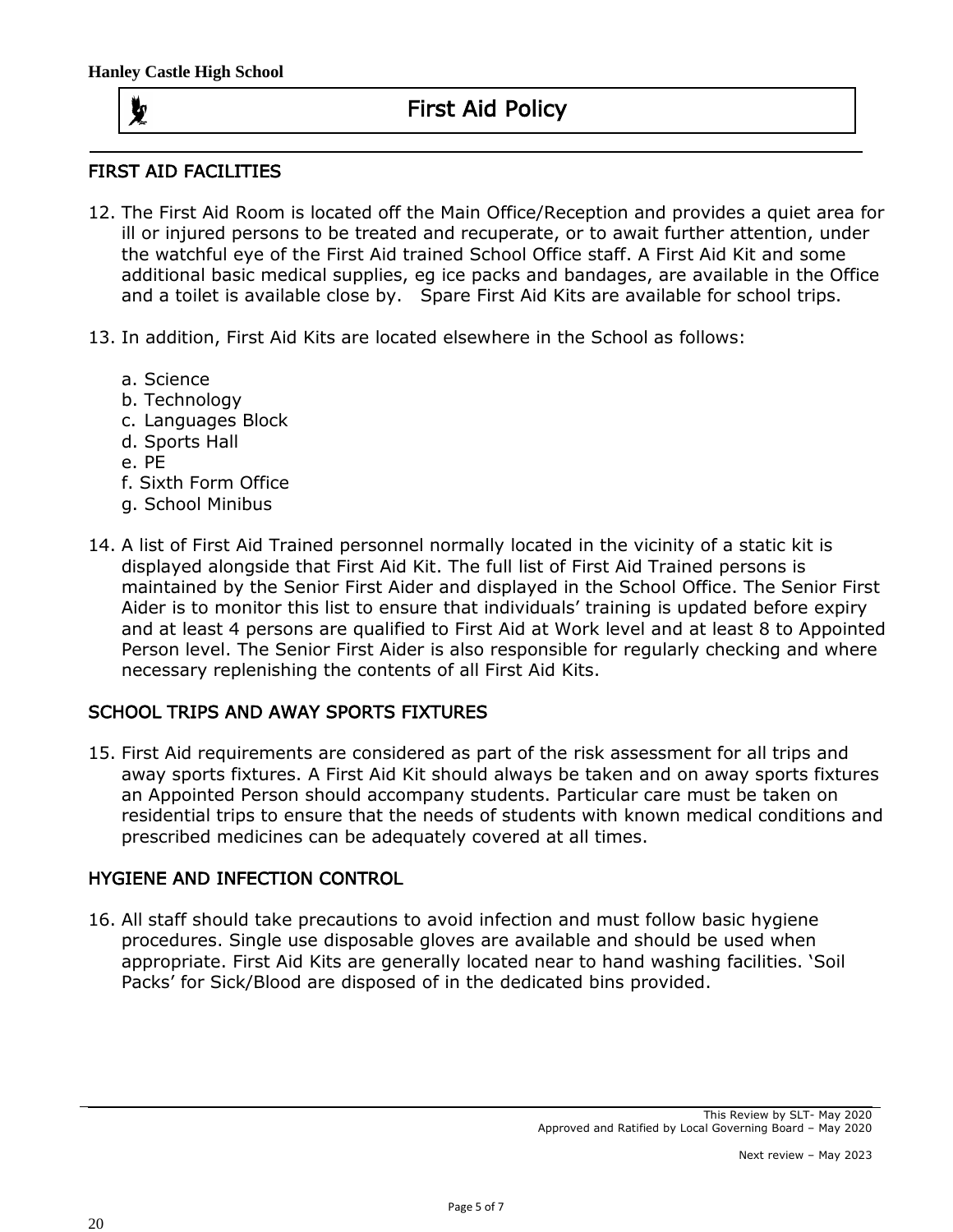y

### First Aid Policy

#### HEAD BUMPS

17. Where a student has suffered a bump to the head a period of assessment by the School Office will take place. Should it be felt that further medical attention is required the parent will be contacted as soon as possible. If the student appears to have recovered without requiring external medical attention, the School Office is to notify the appropriate staff and issue a Head Bump letter to the student in order for the parents to be made aware. This notifies the time and nature of the bump and advises of the need for the student to be monitored and for any concerns arising to be immediately referred to a doctor.

#### TEETH

18. If a pupil knocks a tooth, their parent is to be contacted by the School Office to advise that a dental check should be sought.

#### PRESCRIBED MEDICATION

- 19. First Aid staff are not normally to administer any medication to students except that which was authorised during their First Aid training. However, where medicines have been specifically prescribed by a doctor to be taken during the school day, eg at lunchtime, and where the parent has specifically requested this in writing in advance, School Office First Aid staff may keep stocks of prescribed medicines provided by the parent, in the Medicine Safe and administer it to the student at the appropriate time. This includes Epi-pens for treatment of emergency conditions, such as anaphylactic shock (as a back-up to the Epi-pens carried by the students themselves).
- 20. First Aid staff should check that these medicines are 'in date' before administering or issuing them. As far as practical they should see that dispensed medicines are correctly taken by the student, but the School and its staff cannot be held absolutely responsible for this. Any difficulties or concerns over the administration of prescribed medicines are to be reported to the parent, who is responsible for the supply of "in date" medicines and the disposal of any "out of date" medicines prescribed for their child.

#### RECORDS AND REPORTING

- 21. A simple record of all First Aid sought and provided and the outcome is to be maintained by the School Office First Aid staff. This is particularly important for when minor injuries or illnesses give rise to more serious symptoms later and accurate information may be vital.
- 22. All Accident Reports should be notified to the School Safety Officer (Facilities Manager) to ensure that any future preventative action is considered. In addition, any accidents resulting in death, major injury or preventing normal work for more than 3 consecutive